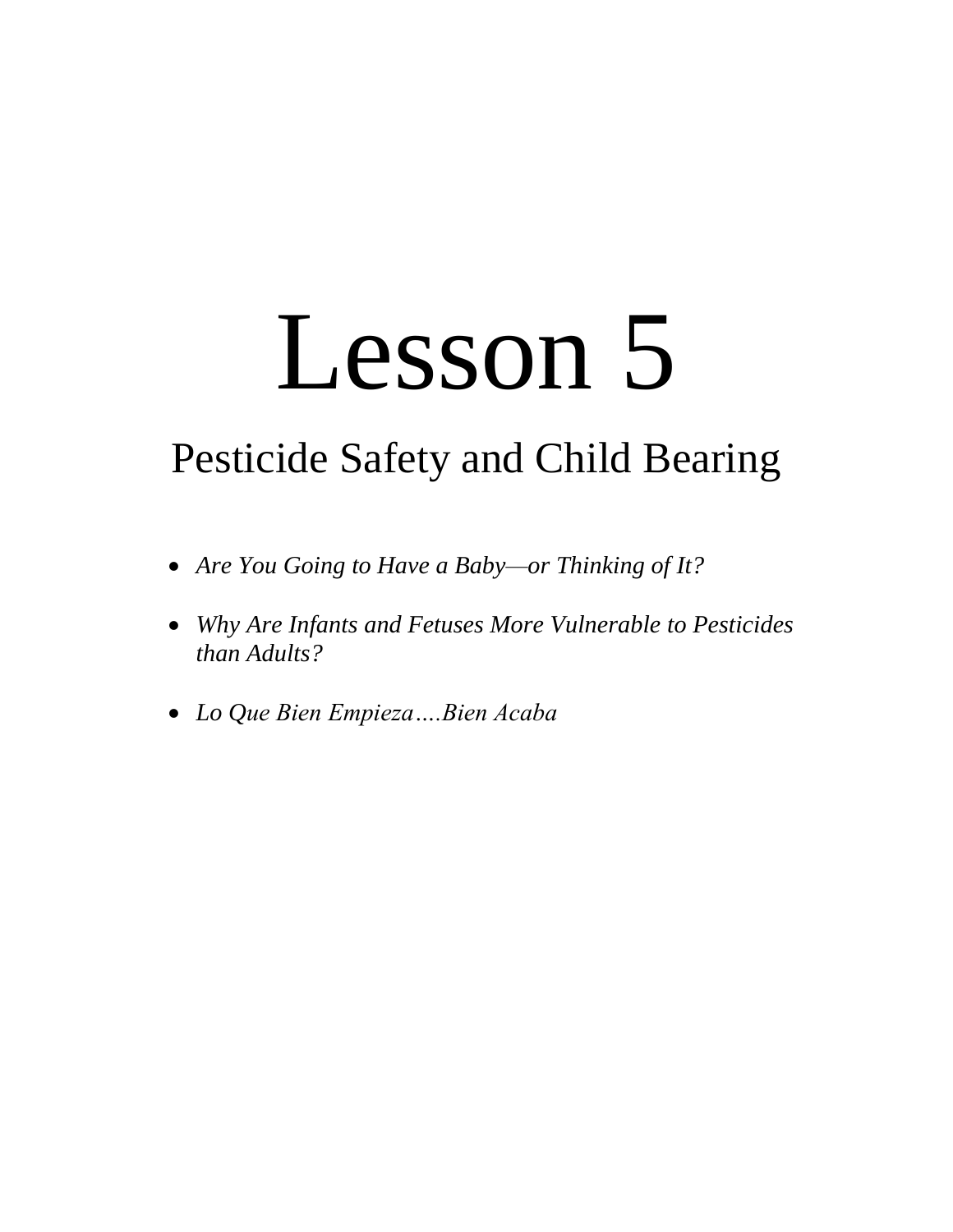## **LA FAMILIA SANA: PROMOTORA PROGRAM**

### **LESSON PLAN**

#### **Pesticide Safety Lesson 5: Pesticide Safety and Child Bearing**

#### **By the end of this lesson, participants will be able to:**

- Explain why pesticides are especially dangerous to unborn babies and infants
- Describe 3 ways of minimizing your and your unborn child's exposure to pesticides.

#### **Participant materials:**

- Handout: *Are You Going to Have a Baby—or Thinking of It?*
- Handout*: Why Are Infants and Fetuses More Vulnerable to Pesticides than Adults?*
- Comic Book: *Lo Que Bien Empieza…Bien Acaba*

#### **Special note:**

- Be sure to emphasize that the danger to the unborn child can occur before a woman knows she is pregnant, so it is best for ALL women of childbearing age to follow these instructions.
- **1. Things pregnant mothers and women wanting to get pregnant can do to have healthy babies.**

#### **Assessment**

- What can women do to have healthy pregnancies and healthy babies?
	- o Examples might be avoiding tobacco and alcohol, eating a healthy diet, and taking vitamins.

#### **Activity**

- Read the comic, *Lo Que Bien Empieza…Bien Acaba*, with the participant.
- Review the handout: *Are You Going to Have a Baby—or Thinking of It?*
	- o Reminder: the greatest danger to the baby is in the first two months of pregnancy, before many women know they are pregnant.
- Read the handout *Why Are Infants and Fetuses More Vulnerable to Pesticides than Adults?* with the participant.
- Remind women that pesticides are poison. They can be absorbed through the skin, inhaled, or ingested. Then, the pesticides get into the blood circulating to the baby.

#### **Review main point**

If you are pregnant or thinking of having a baby, avoid exposure to pesticides!